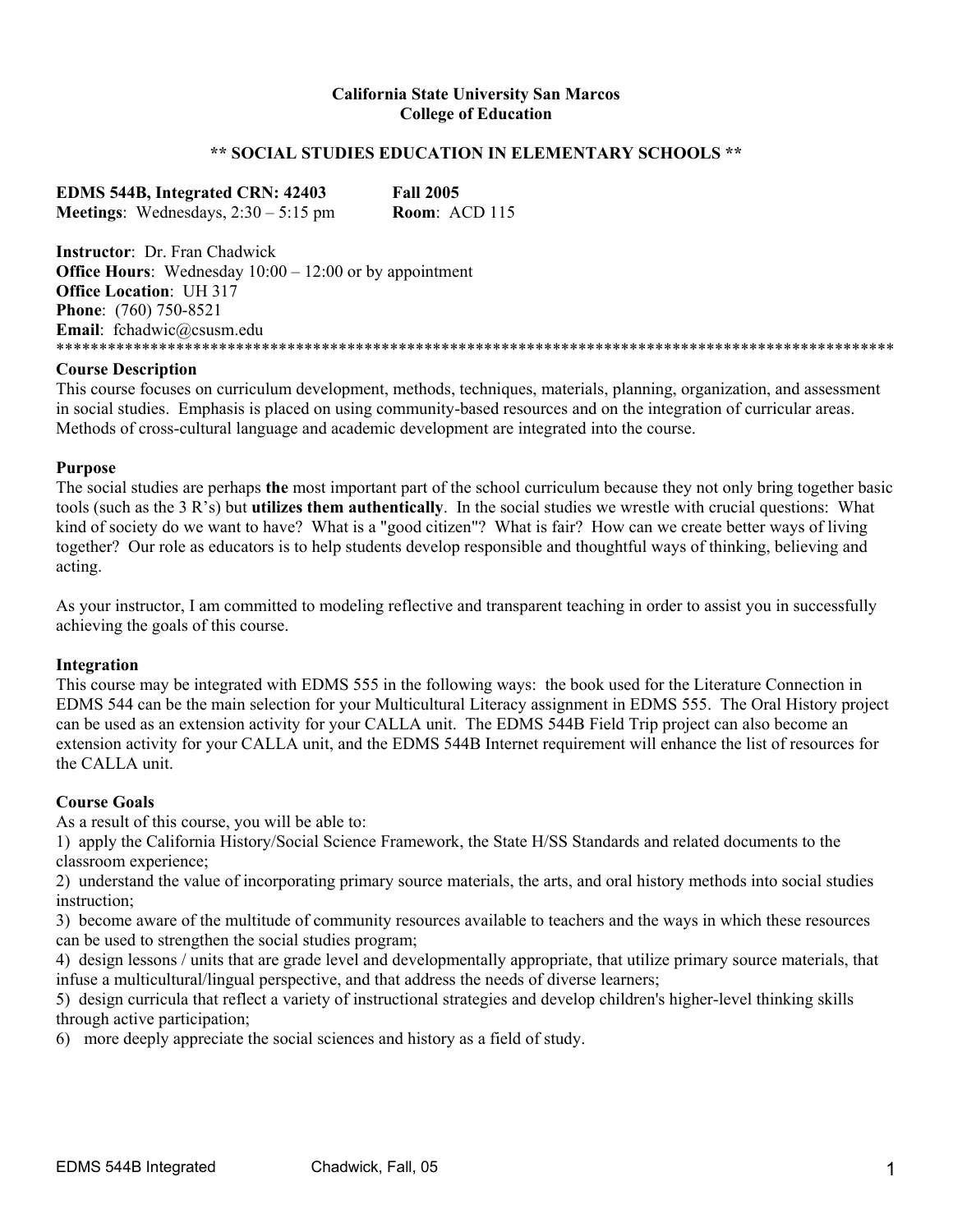# **Required Texts**

CSDE. (2000). History-Social Science Framework (for California Public Schools K-12). Sacramento, CA. (H/SS) www.cde.ca.gov/cilbranch/cfir/hsssbeup.pdf Turner, T. N. (2003). Essentials of Classroom Teaching: Elementary Social

Studies. Boston: Allyn and Bacon. (T)

*Additional readings from previously purchased, Successful Inclusive Teaching by Joyce Choate and handouts provided by the instructor will be required.* 

# **Recommended Texts**

California Geographic Alliance-North (2000). California Atlas. George Cram Company, Inc. (CA)

# **Professionalism/Dispositions**

Because this course is part of an accredited program leading to professional certification, students are expected to demonstrate behavior consistent with a professional career. Lack of professionalism in any of the following areas will alter the final grade:

1. Attend all class meetings. Due to the dynamic and interactive nature of courses in the College of Education, all students are expected to attend all classes and participate actively. Absences and late arrivals/early departures will affect the final grade. At a minimum, students must attend more than 80% of class time, or s/he may not receive a passing grade for the course at the discretion of the instructor. Individual instructors may adopt more stringent attendance requirements. Should the student have extenuating circumstances, s/he should contact the instructor as soon as possible.

For this class, if you are absent 2 days, your highest possible grade is a B. If you are absent more than 2 days, your highest possible grade is a C, which means you will not pass the course. Late arrivals and early departures will affect your final grade. **Absences do not change assignment due dates**. Late assignments will receive a reduction in points for each day late. Notify instructor in writing (email) as soon as possible if you are absent or know in advance you will not be attending class.

2. Interact professionally and collaborate responsibly with your colleagues and professor. Teacher education is a professional preparation program and students will be expected to adhere to standards of dependability, and academic honesty. Prepare carefully for class, and be ready to discuss readings and assignments thoughtfully.

# 3. Each written assignment is expected to have a clear organizational presentation and be free of grammar, punctuation and spelling errors. There will be a reduction in points for grammar, punctuation and spelling errors.

4. Complete all assignments on time. Late assignments will receive a 20% reduction in points for each day late. Occasionally a student may be asked to revise an assignment. If so, the revised work must be submitted no later than one week after it was returned and may not be eligible for full credit. If you are absent when an assignment is due, you may submit the work via email (except for Physical Model) so that it is not counted late. Please request return receipt from your toolbar when submitting an assignment via email due to absence. Receipt of the assignment will be returned by the instructor if this option is utilized when email is sent by student.

# **University Writing Requirement**

Every course at CSUSM must have a writing requirement of at least 2500 words. In EDMS 544, the Field Trip Project, Oral History Project, Unit Plan, Mock Interview, and Literature Connection will collectively contain a minimum of 2500 words.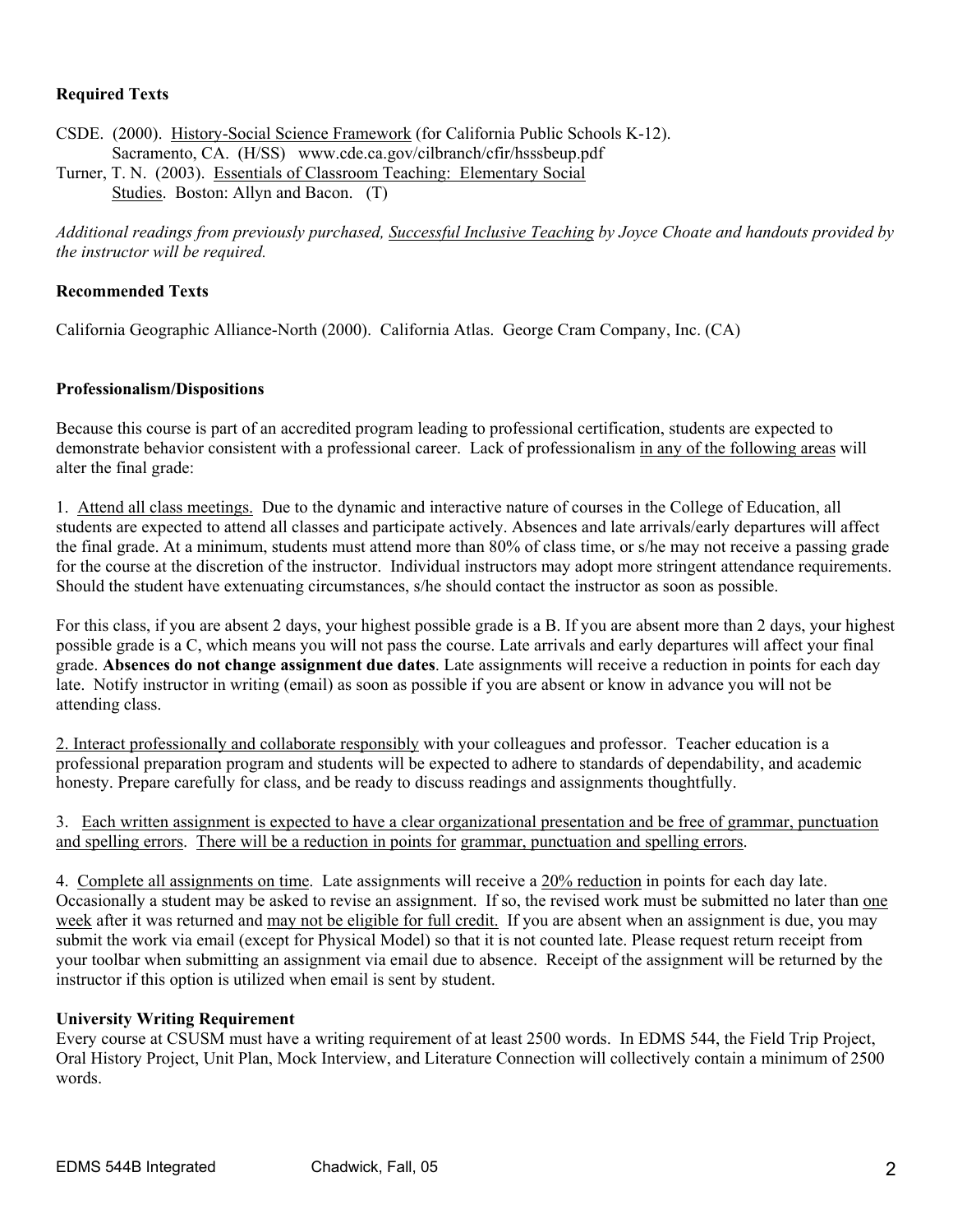# **California Commission on Teacher Credentialing**

# **Standards Alignment:**

The course objectives, assignments, and assessments have been aligned with the CTC standards for the Multiple Subjects Credential. Be sure to incorporate artifacts from this class into your final comprehensive portfolio. **Your professional portfolio (Taskstream) entries must be completed for TPE#1A, and TPE#11 in order to receive a passing grade for this course**.

# **Teacher Performance Expectation Competencies (TPE)**

The course objectives, assignments, and assessments have been aligned with the CTC standards for the Multiple Subject Credential. This course is designed to help those seeking a California teaching credential to develop the skills, knowledge and attitudes necessary to assist schools and districts in implementing effective programs for all students. The successful candidate will be able to merge theory and practice in order to realize a comprehensive and extensive educational program for all students. You will be required to formally address the following TPE's in this course in a timely manner in order to receive a passing grade:

# **TPE #1A: Subject Specific Pedagogical Skills for History/Social Science**

During interrelated activities in program coursework and fieldwork, EDMS candidates learn to:

- teach state-adopted academic content standards for students in H/SS while helping students to learn and use basic analysis skills;
- enrich the study of social studies by drawing on social science concepts, case studies and cross-cultural activities;
- incorporate basic critical thinking skills and study skills into content-based instruction; and
- utilize active forms of social studies learning, including simulations, debates, research activities and cooperative projects.

EDMS candidates begin to interrelate ideas and information within and across history/social science and other subject areas.

EDMS 544B will also take primary responsibility for addressing the content of TPE 11.

# **TPE #11: The Social Environment**

Candidates for a Teaching Credential develop and maintain clear expectations for academic and social behavior. The candidates promote student effort and engagement and create a positive climate for learning. They know how to write and implement a student discipline plan. They know how to establish rapport with all students and their families for supporting academic and personal success through caring, respect, and fairness. Candidates respond appropriately to sensitive issues and classroom discussions. They help students learn to work responsibly with others and independently. Based on observations of students and consultation with other teachers, the candidate recognizes how well the social environment maximizes academic achievement for all students and makes necessary changes.

# **CLAD Competencies** supported by this course:

Part 3: Culture and Cultural Diversity

- 
- I.D. Physical geography and its effects on culture
- 
- II.C. How teachers can use what they learn about their students (culturally responsive pedagogy)
- 
- IV.A. Historical perspectives IV.B. Demography
- IV.C. Migration and Immigration

I.A. Definitions of culture I.C. Intragroup differences

- II.A What teachers should learn about their students II.B. How teachers can learn about their students
- III.A. Concepts of cultural contact III.D. Strategies for conflict resolution
	-

The Teacher Performance Expectations and CLAD Competencies identified above are addressed in EDMS 544B through class discussions, activities, oral/visual presentations, and written assignments.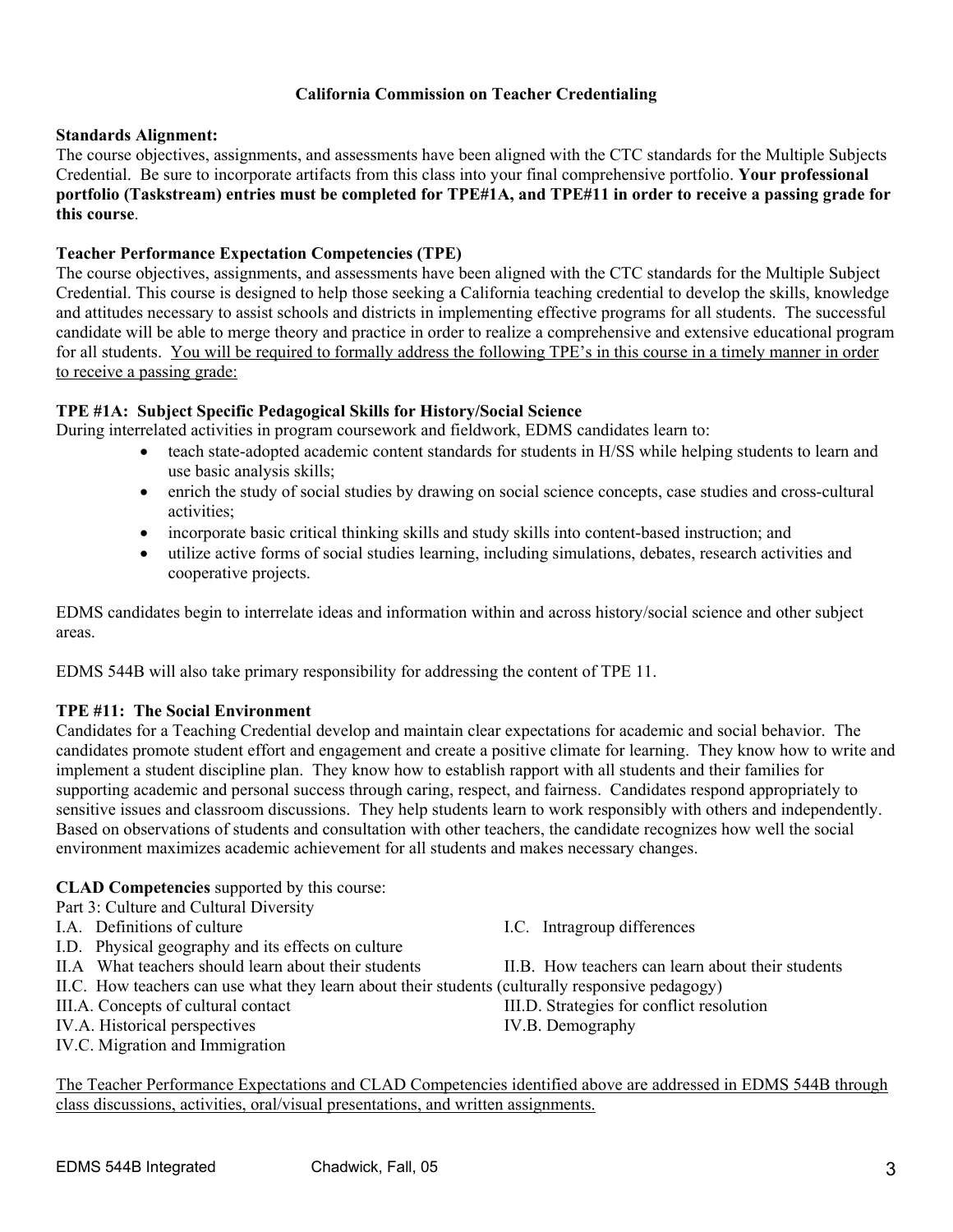*Community Resource / Field Trip Project 25%* 

In this assignment you will explore and share information about a field trip site in San Diego County. By designing a variety of pre, during, and post-trip teaching activities, you will be able to plan an educational (rather than purely recreational) field trip to enhance understandings within your unit (more details to come).

# *Oral History Project*

 *20%* Collecting oral histories is an exciting way to help children understand that "history" is found all around us and is continually created. In this project, you will conduct an oral history interview about a topic that relates to your social studies unit. In addition, you will describe an oral history project for your students addressing the essential questions of your unit.

To support your own interview, you will bring to class on the designated day a primary source object (artifact, document, photographs, etc.) of significance to the person/topic of the interview. We will then create a "classroom museum".

### **ASSIGNMENTS**

*Detailed instructions and rubrics for some course assignments will be handed out in class.* 

# *Reading Response Journal 15%*

The assigned readings provide an important foundation for your increasing understanding of how to effectively teach social studies. To aid you in remembering the readings, and assist you with meaningful class participation, you are asked to respond to each reading assignment by coming to class with an entry in your reading response journal (Blue Book) summarizing key points from the assigned reading for that day. Response journals will be checked randomly and may be collected at the professor's discretion. Response journals may also be referenced by you to answer openended prompts about assigned readings. Please structure each page with:

- (1) reading identification (T:8, for example),
- (2) key points from the reading (you may include graphics),
- (3) a paragraph toward the bottom that connects the reading to your perspectives/ experience,
- (4) one question that the reading assignment prompts you to ask after thinking deeper about the issue.

# *Finding the Social Studies in You! A Physical Model Pass/Fail*

Have you ever tried to explain who you are through six of the social studies disciplines? For this assignment you will reintroduce yourself to a group in our class by creating a physical model that illustrates aspects of you through each of the disciplines. You may use photographs, drawings, cutouts, objects, your imagination, etc. This activity models a way to engage your students, and will demonstrate your awareness of the disciplines. Aim to present for 4-5 minutes.

### **The following assignments will link together and create a well-developed social studies unit:**

# *Literature Connection 15%*

A wealth of children's literature exists that strongly supports the state standards for teaching social studies. This assignment will serve as the introduction to your unit. You will select *one children's literature book* appropriate for the grade level unit you will be developing. You will be required to write a lesson plan that provides an entry "hook" for the unit you will be developing. You will also be required to present your book (Book Chat), and explain how it can be used to advance children's thinking about the key social studies concept of your unit. Your handout will include a lesson plan that incorporates your book. (more details to come)

EDMS 544B Integrated Chadwick, Fall, 05 4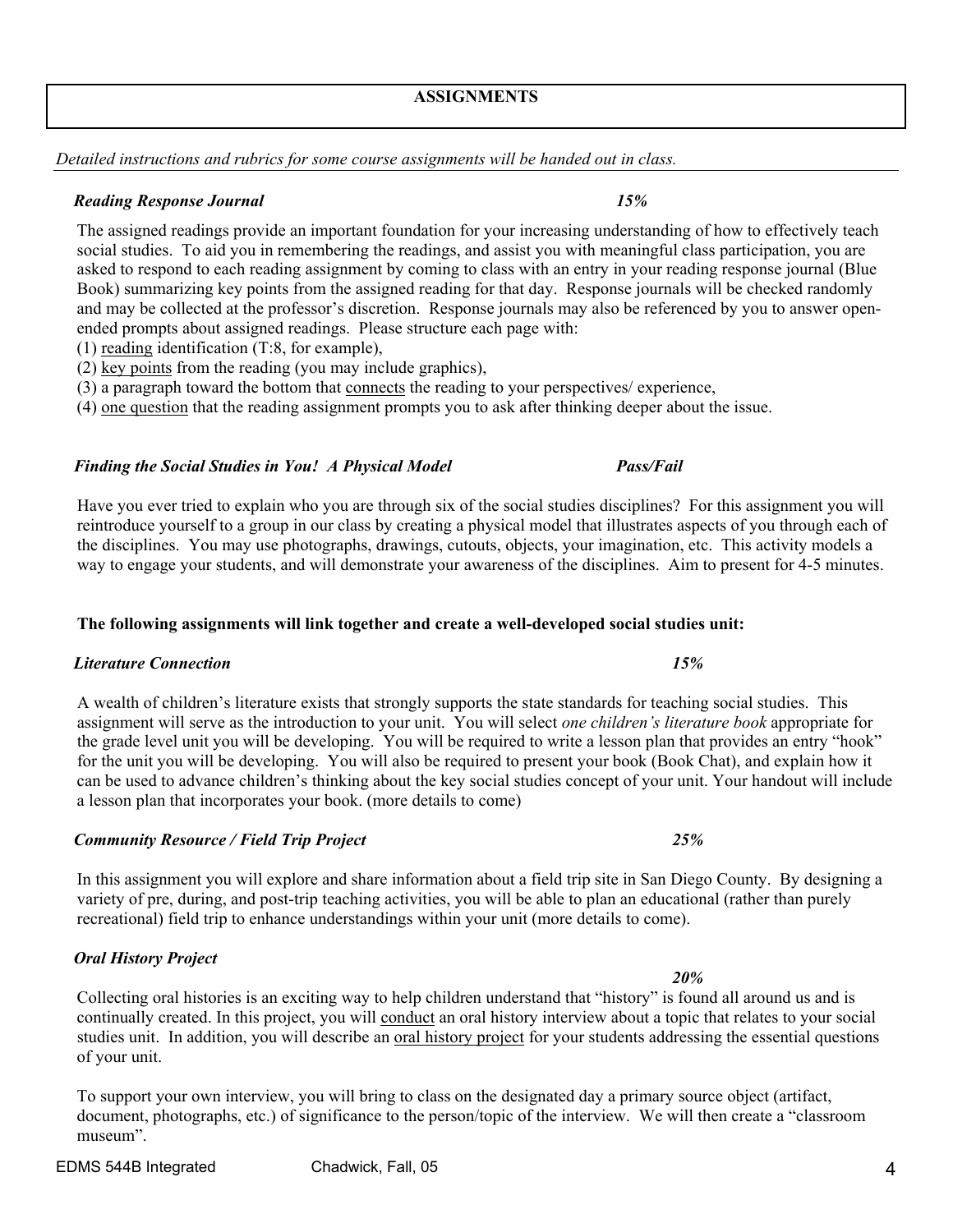# *Mock Interview Assignment 10%*

Imagine you are at a job interview and were just asked: "How will you teach social studies in your classroom?" Knowing how to teach and structure learning in social studies, and then being able to express your understanding, can be two different abilities. In order to help you eloquently articulate the knowledge you have gained through this course, as well as enhance your educational philosophy, you will participate in a mock interview. Be prepared to describe at least five (5) of the most important concepts or ideas you have learned in EDMS 544. It is suggested that you have quotes from the reading to support your responses.

# *Anticipated Schedule including due dates for assignments will be available first class session*

# **Assignments & Participation Percentage**

| Unit Plan                    | P/F |
|------------------------------|-----|
| <b>Taskstream Entries</b>    | P/F |
| Self Model                   | P/F |
| Professionalism              | 15% |
| Reading Response Journal     | 15% |
| <b>Literature Connection</b> | 15% |
| Community Field Trip         | 25% |
| Oral History Project         | 20% |
| Mock Interview               | 10% |

# **Grading Scale:**

Assignments will be scored (1-4), using rubrics listing specific criteria to be addressed. Rubrics will be sent to students with each assignment. Assignments are weighted as listed above.

# **Exemplary "A" Students**

1. Demonstrate **serious** commitment to their learning, making full use of the learning opportunities available and searching out the implications of their learning for future use.

2. Complete all assignments thoroughly and thoughtfully toward the goal of developing an in-depth social studies unit, receiving 3.5-4.0 averages on all assignments.

3. Make insightful connections between all assignments and their developing overall understanding of social studies concepts; they continually question and examine assumptions in a genuine spirit of inquiry.

4. Students show a high level of achievement of course goals.

# **"B" Students**

1. Simply comply with the course requirements and expectations.

2. Complete all assignments, usually thoroughly and thoughtfully, receiving 2.7 -3.4 average on all assignments.

3. Usually connect assignments to their developing overall understanding of social studies concepts; may be satisfied with accepting their learning as it is received without deeply examining assumptions or seeking a higher level of understanding of the implications.

4. Students show reasonable achievement of course goals.

# **"C" Students**

1. Demonstrate an inconsistent level of compliance to course requirements and expectations.

2. Complete all assignments with limited thoroughness and thoughtfulness, receiving 1.7-2.6 average on all assignments.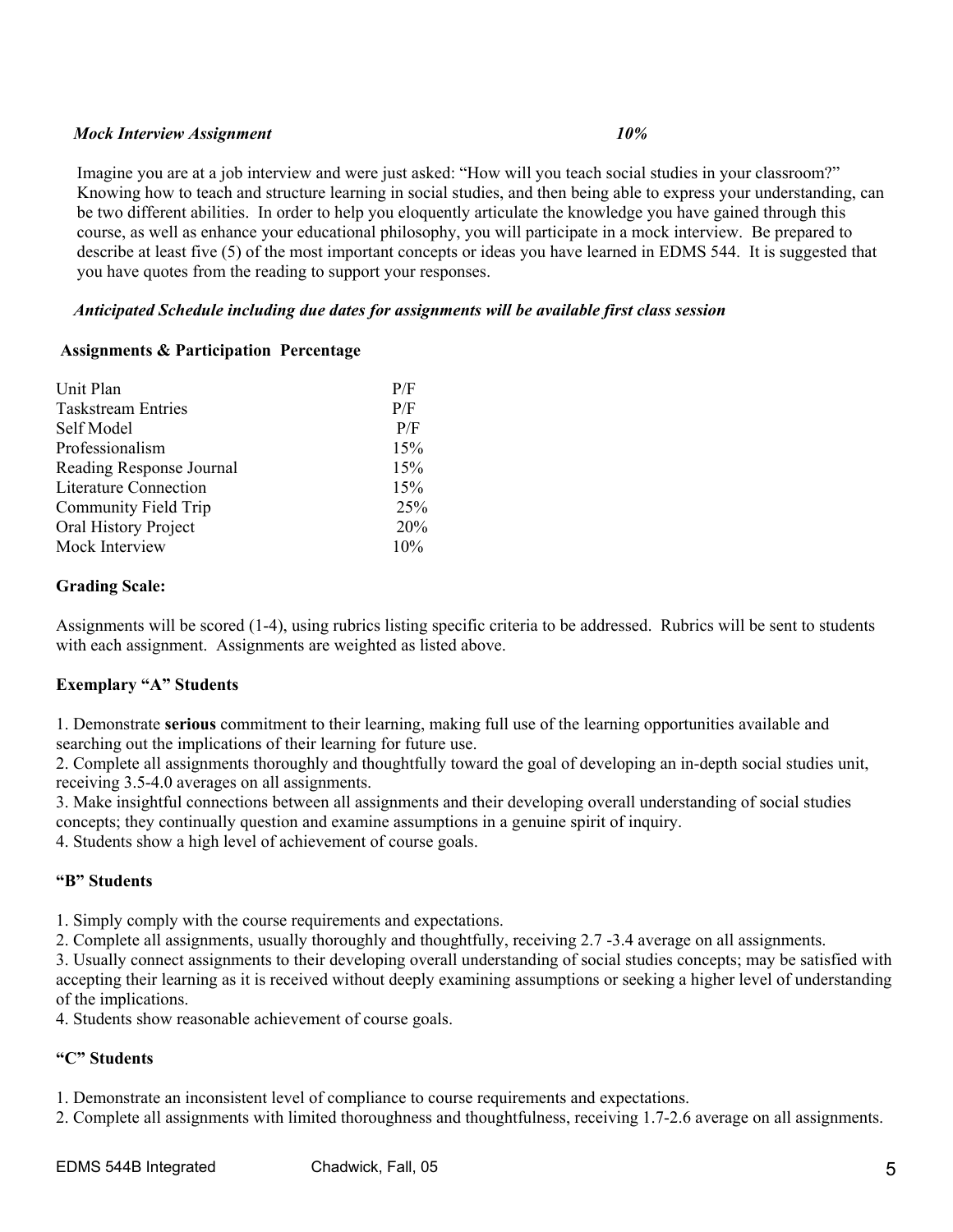3. Make limited connections between assignments and their developing overall understanding of social studies concepts; may not be open to examining assumptions or implications and may actually dismiss the importance of the understanding of social studies concepts.

4. Attempt, but show limited progress in achieving course goals.

# California State University San Marcos COLLEGE OF EDUCATION

# **Mission Statement**

The mission of the College of Education Community is to collaboratively transform public education by preparing thoughtful educators and advancing professional practices. We are committed to diversity, educational equity, and social justice, exemplified through reflective teaching, life-long learning, innovative research, and ongoing service. Our practices demonstrate a commitment to student-centered education, diversity, collaboration, professionalism, and shared governance.

*(adopted by COE Governance Community October, 1997)*

# **Attendance Policy**

Due to the dynamic and interactive nature of courses in the College of Education, all students are expected to attend all classes and participate actively. At a minimum, students must attend more than 80% of class time, or s/he **may not receive a passing grade** for the course at the discretion of the instructor. Individual instructors may adopt more stringent attendance requirements. Should the student have extenuating circumstances, s/he should contact the instructor as soon as possible. *(Approved: 12/19/97)* 

# **Authorization to Teach English Learners**

This credential program has been specifically designed to prepare teachers for the diversity of languages often encountered in California public school classrooms. The authorization to teach English learners is met through the infusion of content and experiences within the credential program, as well as additional coursework. Students successfully completing this program receive a credential with authorization to teach English learners. *(Approved by CCTC in SB 2042 Program Standards, August 02)*

# **Students with Disabilities Requiring Reasonable Accommodations**

Students must be approved for services by providing appropriate and recent documentation to the Office of Disable Student Services (DSS). This office is located in Craven Hall 5205, and can be contacted by phone at (760) 750-4905, or TTY (760) 750-4909. Students authorized by DSS to receive reasonable accommodations should meet with their instructor during office hours or, in order to ensure confidentiality, in a more private setting.

# **CSUSM Academic Honesty Policy**

other sources must have appropriate references to the original sources. Any quoted material should give credit to the source "Students will be expected to adhere to standards of academic honesty and integrity, as outlined in the Student Academic Honesty Policy. All written work and oral assignments must be original work. All ideas/materials that are borrowed from and be punctuated with quotation marks.

Students are responsible for honest completion of their work including examinations. There will be no tolerance for infractions. If you believe there has been an infraction by someone in the class, please bring it to the instructor's attention. The instructor reserves the right to discipline any student for academic dishonesty in accordance with the general rules and regulations of the university. Disciplinary action may include the lowering of grades and/or the assignment of a failing grade for an exam, assignment, or the class as a whole."